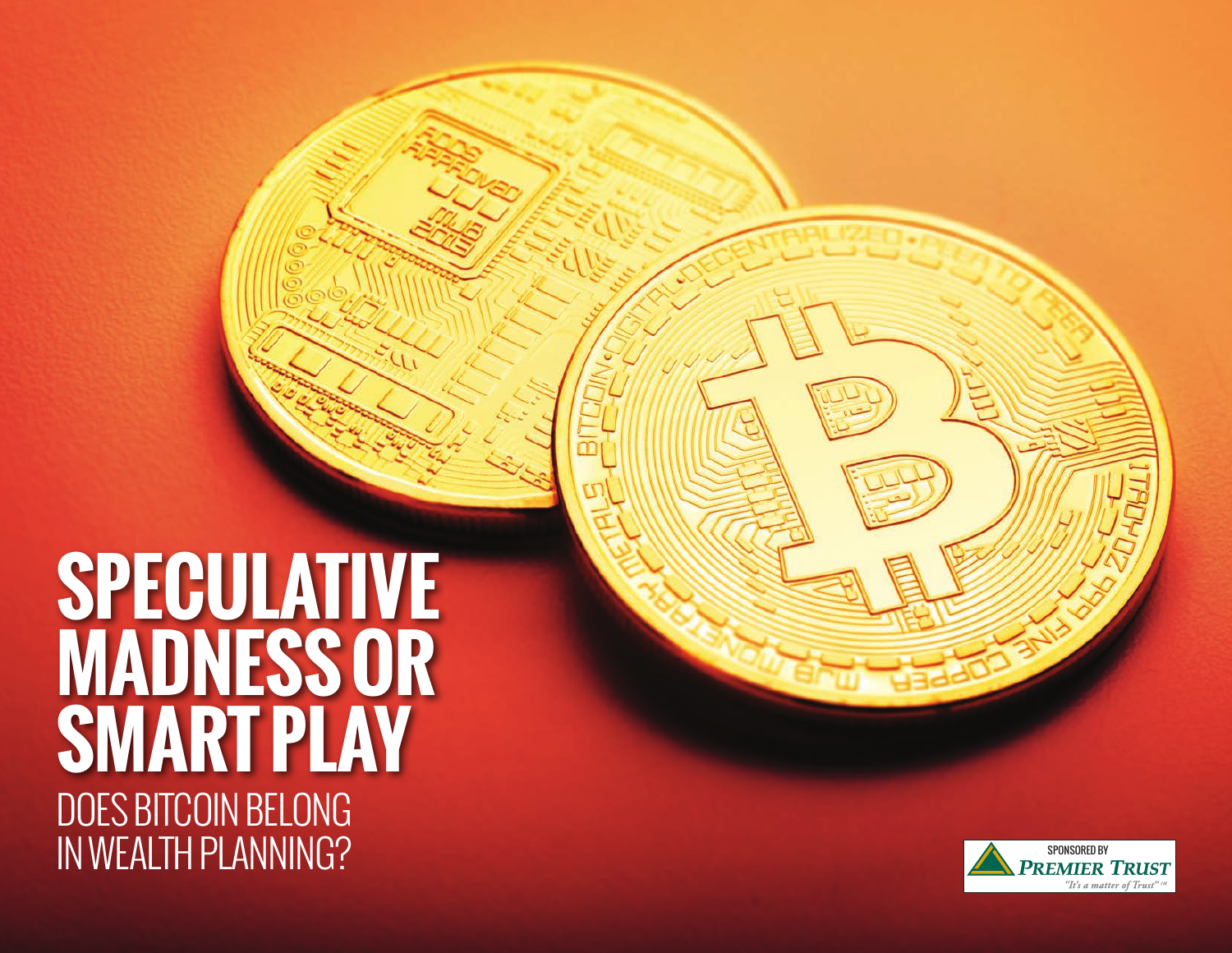**BITCOIN HAS BEEN** on a tear lately, up nearly tenfold since the beginning of 2016, when a single "coin" could be had for just over \$400. By mid-September 2016, Bitcoins were trading well north of \$4000 — and investor interest has become feverish as returns dwarf all other assets. Even a rumored move by China to shut down all three of its Bitcoin exchanges could only dent Bitcoin's rise, chopping prices from a high of nearly \$4700 per Bitcoin to just over \$4000. Investors who missed the steep climb — most of them, in what is still a very new, untested asset — are on the phone asking financial advisors how they can get into this hot new vehicle.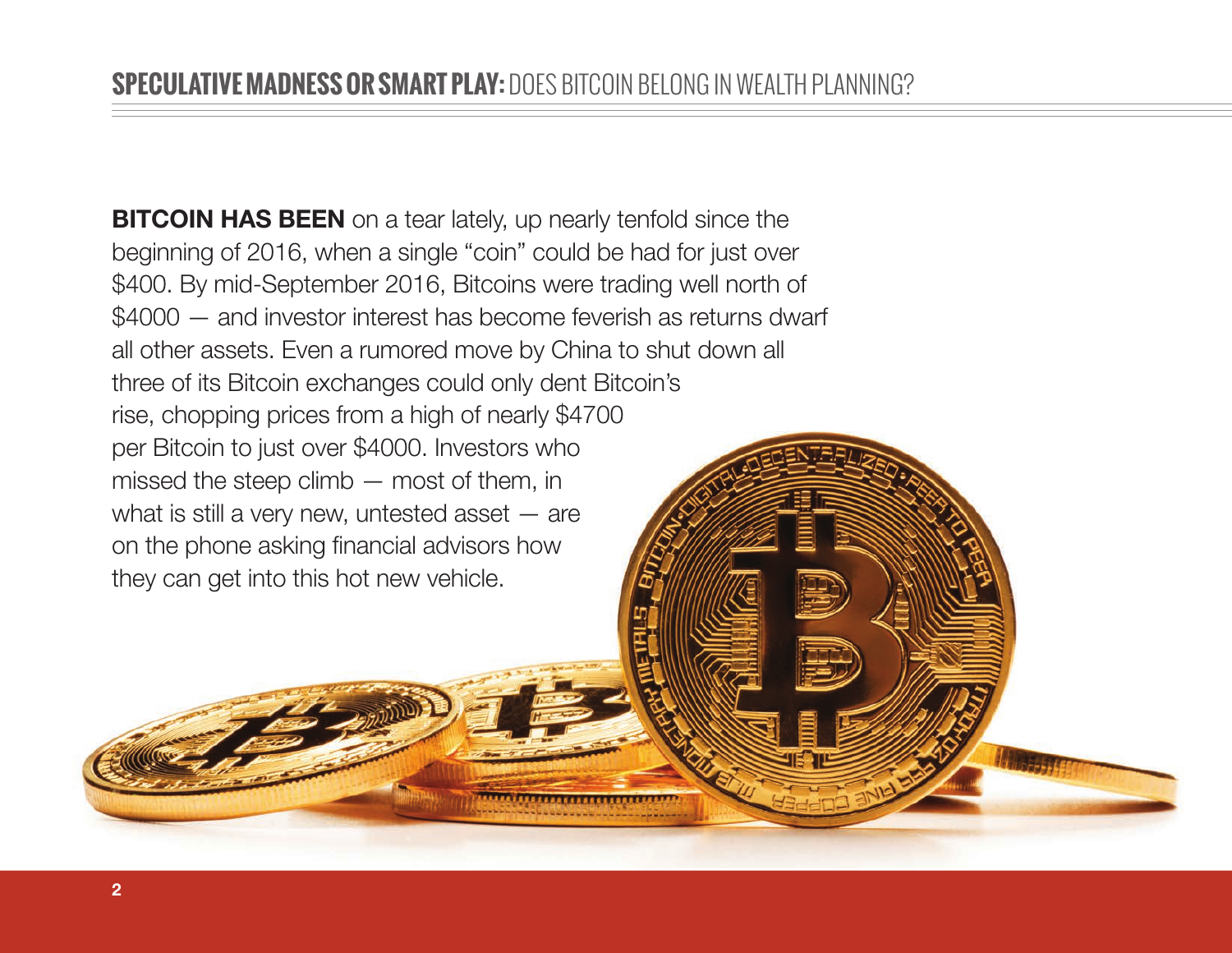Mark La Spisa, CFP®, managing advisor and president of South Barrington, IL-based Vermillion Financial Advisors Inc., says that he first heard the term "Bitcoin" about five years ago when a retired financial planner who had become a client asked him about it. At that time, he knew nothing about the crypto-currency, which had only been created two years earlier in 2010. These days he's getting a lot more calls about Bitcoin, and not just from his most sophisticated and knowledgeable clients.

"Anything that becomes hot, anything where there's a lot of money being made in it, becomes something that people become interested in," La Spisa explains. "But as more money jumps into Bitcoin, the more there's pressure to regulate it. At some point in time, it doesn't keep on going up like it did in the past."

"For the average person, if they want to speculate and they want to use it as fun money or they want to take a small part of their assets and buy Bitcoin, that's probably fine," says La Spisa, "but there's no financial advisor that I know that's going to take 50% of a person's money and buy Bitcoins with it. It still comes back to the basic principles: diversification, proper asset allocation, things of that sort, and the challenge is that with any investment, if a client doesn't understand it, they should stay away."

#### Bitcoin basics

What's to understand? Plenty. First, Bitcoin is a digital, peer-to-peer currency that is created by vast networks of computers (in a process called "Bitcoin mining") but is not controlled or tracked by any sovereign government. It was invented just after the global credit meltdown by a shadowy figure named Satoshi Nakamoto, whose November 2008 paper Bitcoin: A Peer-to-Peer Electronic Cash System laid the groundwork for Bitcoin's creation. A Bitcoin network issued its first Bitcoins in 2009.

Because bitcoins don't have any physical form that can be checked for authenticity, it's important to assure investors that their holdings are genuine and not counterfeit. Bitcoin uses a digital ledger known as a blockchain technology to track how bitcoins are created, bought

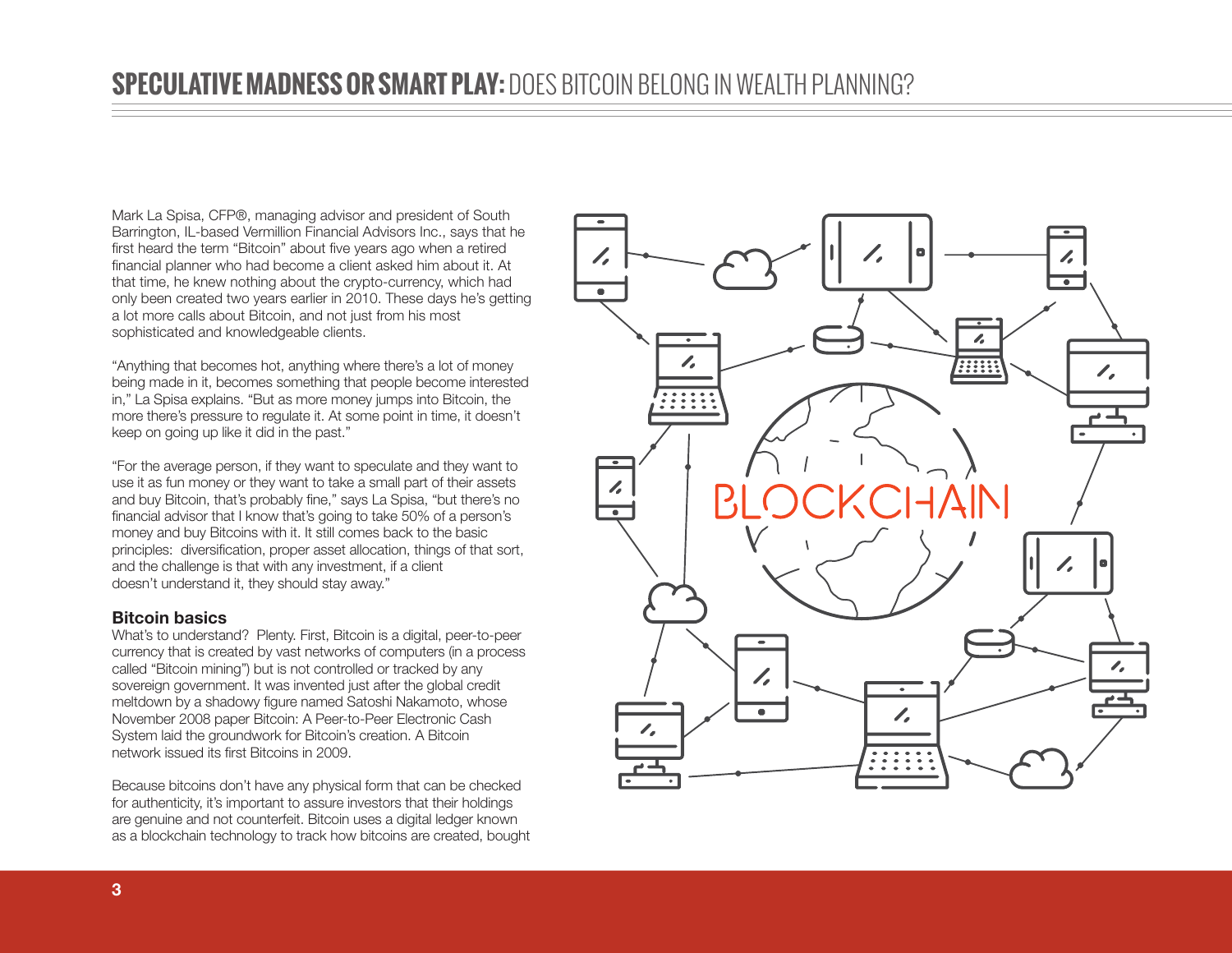and sold. The blockchain keeps a record of every time a bitcoin is traded, verifying each transaction and embedding information about it in the digital footprint of the bitcoin. This prevents people from using bitcoin twice or making their own counterfeit bitcoin.

Bitcoins can be bought online through a number of exchanges, using bank transfers, credit cards or payment services like PayPal. There are even a few Bitcoin ATMs.

Once you've bought a Bitcoin, you are assigned a Bitcoin address, a string of 30 or more characters that identifies you as the owner of your currency. These numbers are publicly viewable, but it's difficult for governments and other interested parties to figure out which account belongs to a given individual. As a result, in the early days, Bitcoins were widely used for illicit transactions such as drug deals and tax evasion.

Bitcoins are still not widely accepted as currency, though there are some online exchanges that facilitate payment for goods and services in Bitcoin.

#### Incorporating Bitcoin in a diversified portfolio

No one is looking to Bitcoin to replace major asset classes like stocks or bonds in portfolios, nor do most investors plan to place the majority of their money in it. The cryptocurrency is too volatile and untested for that — and remember, since Bitcoin is essentially backed by nothing but the belief that other investors will eventually buy it  $-$  it has no intrinsic, fundamental worth.

Yet some wealthy investors have found a place for Bitcoin within their overall strategy, as David Berger, chairman of the Digital Currency Council, notes. "Wealthy investors have been flocking to Bitcoin," he explains. "As the former CEO of the Institute for Private Investors, the leading peer network for ultra-high net worth investors, and the

Chairman of the Digital Currency Council, the leading professional association in the digital currency economy, I've examined the asset class for countless wealth investors. In almost every instance, there is a portion of their portfolio that is appropriate to allocate to bitcoin or other digital assets."

"Investments in Bitcoin should be made with risk capital, similar to an investment in an early stage venture. The asset class is volatile and will likely have a binary outcome for investors. That said, it also has relative liquidity when compared to an investment in an early stage venture," says Berger.

That seems reasonable to La Spisa, as long as an investor understands what he or she is getting into and can withstand losses. "Some investors have a propensity to take that risk. They're just wired that way. They enjoy taking that risk and they have the wherewithal in order to withstand bad investments. For them, sure. I don't think there's anything wrong with it," he says. "But if I took your mother's or your grandmother's money and I put an allocation of even 10% into Bitcoin and that goes bad and they don't have that money anymore, that's a problem."

La Spisa adds that clients who seek out wealth advisors typically need more help with protecting their assets than wildly speculating in digital currencies. "The other thing you've got to think about is, who is the typical client that hires a financial advisor? And I don't know what your experience has been, but I've been doing this for almost 30 years and I typically find that clients tend to start hiring a financial advisor or an investment advisor around the age of 50. And that means they're in the home stretch of retirement. Speculation in most cases is not a high priority in the investment portfolio," he says.



BITCOINS ARE STILL NOT WIDELY ACCEPTED AS CURRENCY, THOUGH THERE ARE SOME ONI INE EXCHANGES THAT FACILITATE PAYMENT FOR GOODS AND SERVICES IN BITCOIN.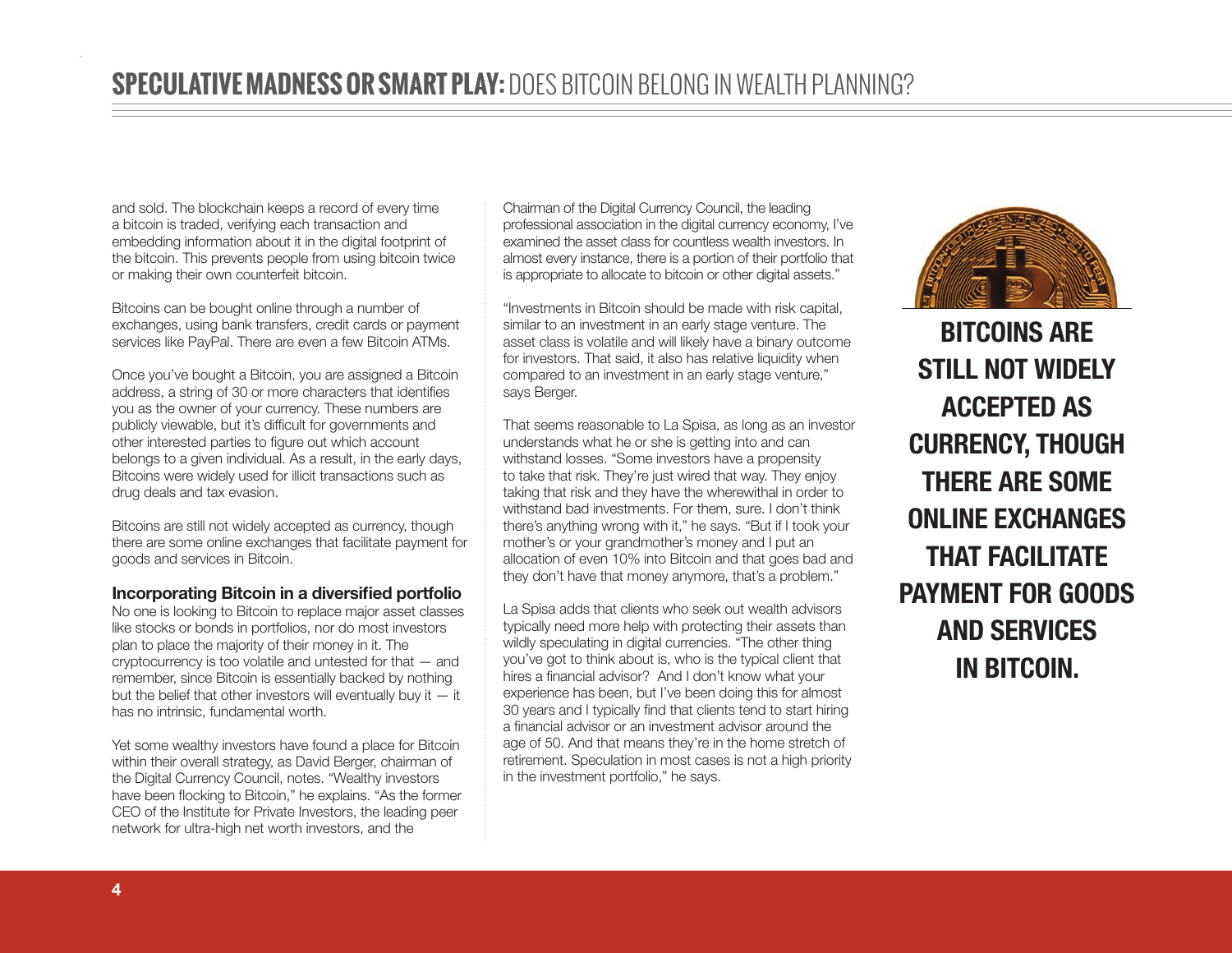## **SPECULATIVE MADNESS OR SMART PLAY:** DOES BITCOIN BELONG IN WEALTH PLANNING?



An advisor's fiduciary responsibility may also constrain his or her ability to handle Bitcoin on behalf of clients, as recent guidance from the DOL has focused attention on non-traditional assets. La Spisa, a fiduciary for more than 30 years, says that advisors can sell unusual assets like Bitcoin, but they have to be careful. "Yes, I can do it. The issue is that I have to use full disclosure," he says. "If a client comes to me and says Mark, I want to buy x, y and z, as a fiduciary, my responsibility is to educate them, to make sure that they're aware of the pros and cons of it. If at the end of the day, they want to instruct me to buy something for their benefit, I can help them. That's not a problem. If I'm trying to charge a fee for my services, I'm doing something, that's where it's going to get a little bit complex."

Asked if Bitcoin is the kind of asset that wealthy individuals might buy behind their advisors' backs — and, in some cases, without their approval — La Spisa admits that it is hard to get some clients, particularly, self-made entrepreneurs to tamp down on their risk. "The toughest person to convince to become my client is the guy who was self-made, an entrepreneur, and created a business, created some real wealth running his business for the last 20 or 30 years," he says. "I come to him and say, hey, let's diversify you and get you out of your company stock and let's set up this nice plain vanilla, boring type of portfolio. And they go, what? I'm not going to be making 25% returns anymore? It's hard. It's a hard sell to get them to think about financial planning, and that they're at a different stage of life and that they may not be wanting to speculate in their 60s, 70s and 80s."

#### Currency or asset class?

Even the most seasoned institutional investors have had a hard time determining exactly where Bitcoin fits in the spectrum of investable assets – whether it is simply a currency, a store of value like gold, or an investment asset like stocks or bonds. For instance, in his July 26th investment memo, Howard Marks, the co-chairman of Oaktree Capital, originally dismissed Bitcoin, writing that "Serious investing consists of buying things because the price is attractive relative to intrinsic value. Speculation, on the other hand, occurs when people buy something without any consideration of its underlying value or the appropriateness of its price, solely because they think others will pay more for it in the future."

By September, however, Marks reconsidered, admitting that in its lack of intrinsic worth, Bitcoin was much like the dollar and other currencies, "Fiat currencies have value sim ply because of the faith in the governments that issue them. If enough people believe in it, why can't faith in Bitcoin suffice?"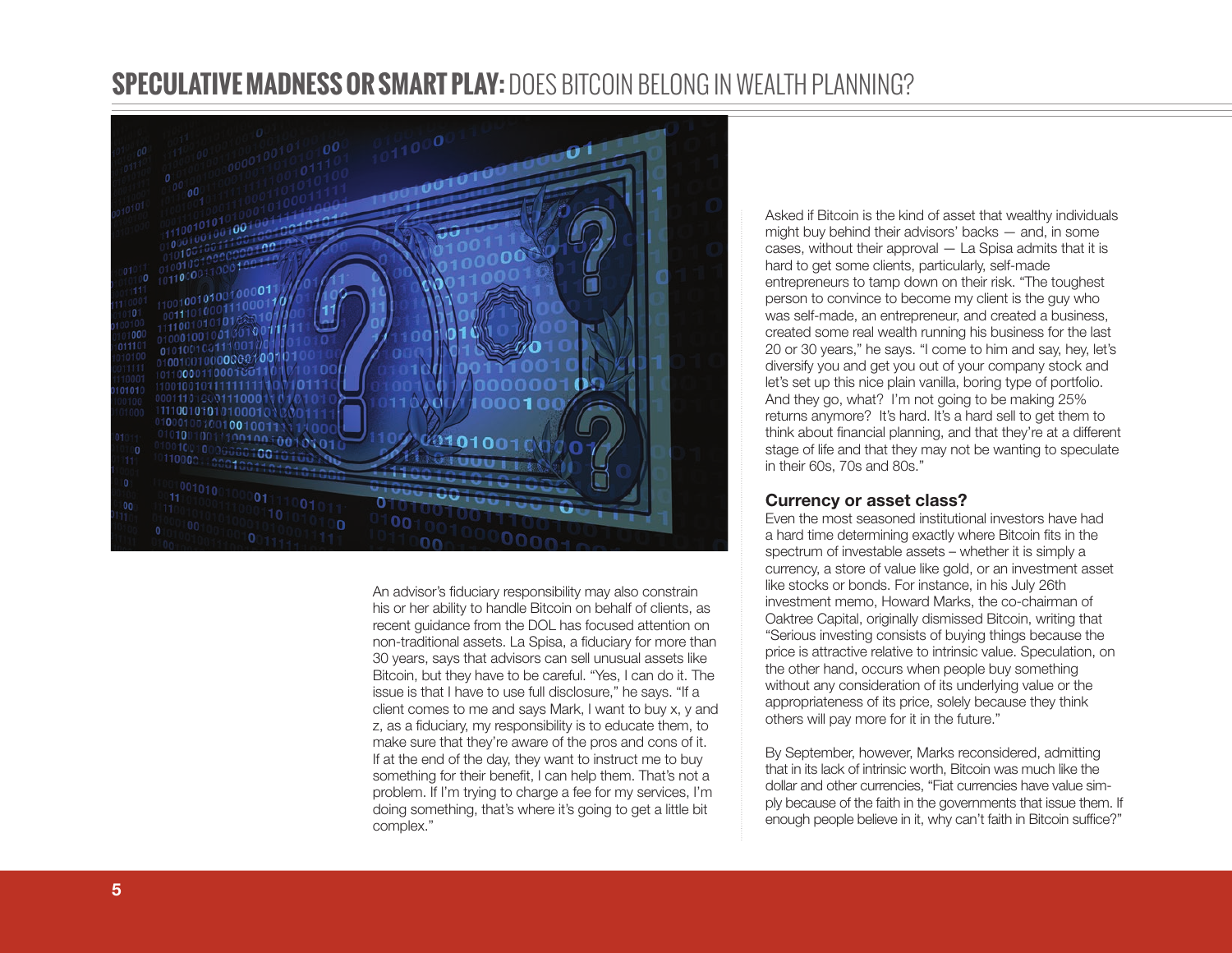Morgan Stanley's currency team also considers Bitcoin primarily a currency, but explored its gold-like properties as a hedge against inflation and political uncertainty as well. Yet in a doomsday scenario, how much value can a digital currency retain, since it after all requires an internet connection to access? "Over millennia, gold has demonstrated its ability to endure and preserve value under all circumstances. By contrast, bitcoin's global platform literally requires the lights to stay on," Morgan Stanley's analysts concluded.

#### The value of scarcity

The jury is still out on how Bitcoin will perform, long-term, and whether it will most resemble the dollar, an ingot of gold or some sort of synthetic derivative. It is clear, though, that most people are buying it as a speculative play, based purely on the idea that limited supply and growing demand will push prices further upward. "In my opinion, the bitcoin price will continue to rise as it becomes more useful and scarce," says the Digital Currency Council's Berger. "That said, timing this market has proven extremely challenging and volatility is the rule, not the exception. I don't care to share an opinion on market timing, but the long term investor should focus on the fundamental trends — which are indeed positive."

How positive? A recent article in CoinTelegraph pointed out that Bitcoin production has been capped by its creators at 21 million — and there are currently roughly 35 million millionaires in the world. "That's right--there will never be enough Bitcoins in existence for every millionaire in the world to own even a single one," the author concluded.

Oaktree's Marks also weighed in on the scarcity argument, noting perhaps tongue-in-cheek that if one-third of the \$14 trillion in U.S. money supply were held in Bitcoin, the total value of the asset would rise by 60 times from current

levels (which would result in an eye-popping Bitcoin price of over \$250,000 – enough to pay for four years of Harvard with a single coin). Yet he notes that no other currency has ever appreciated in this manner, even though there is also a finite (though large) supply of American dollars and French Francs and Japanese Yen. He points out further that other digital currencies are popping up everywhere including 11 with market caps over \$1 billion. What's to stop this market from fragmenting? What will Bitcoin be worth if it's just one of many digital currencies, even if it remains the leading brand?

"Scarcity has been the point of Bitcoin since the beginning, that there is a finite supply, and now you've got demand," says La Spisa. "You've got to remember, there's nothing backing it. You've got as much backing to air as you do to this. The only reason that it's valuable is if demand goes up and there's no supply."

Indeed, JP Morgan Chase CEO Jamie Diamond recently compared Bitcoin to historic investment mania, telling participants in a Barclays Banking Conference that "Bitcoin will eventually blow up. It's a fraud. It's worse than tulip bulbs and won't end well" and saying he'd fire any trader stupid enough to trade in the currency.

Still, despite some naysaying, investment firms have been moving to where the money is. New firms are springing up to trade, store and manage the currency. Bitcoin funds have been launched by established players like Van Eck Securities. In 2015, 13 of the world's leading financial services companies, including Bank of America, BNY Mellon, Citi, Deutsche Bank, Morgan

# "BITCOIN WILL **EVENTUALLY** BLOW UP. IT'S A FRAUD" — Jamie Diamond